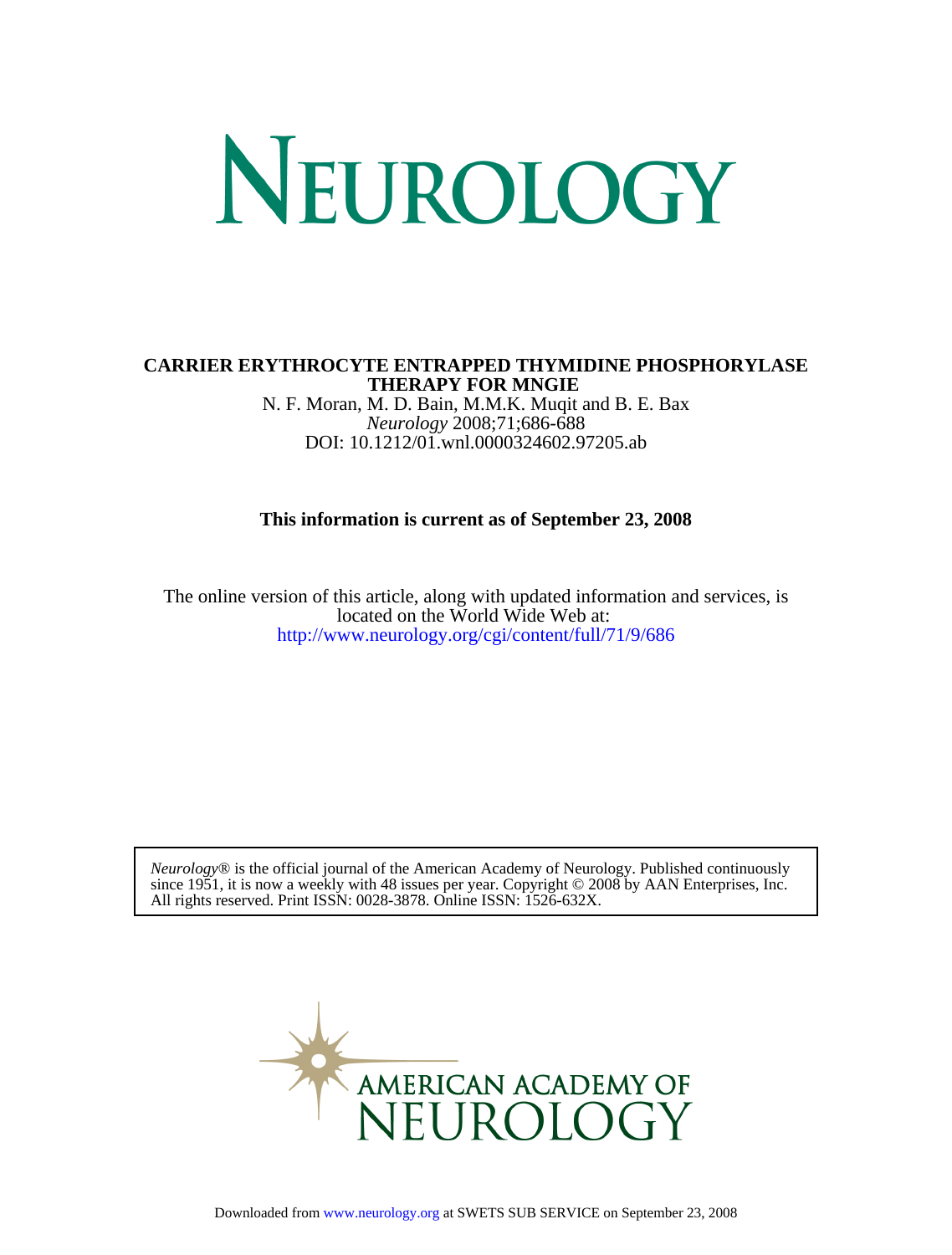At the time of reporting there were no reports of significant hepatotoxicity involving levetiracetam in clinical trials. There has been one reported case of a fatal fulminant hepatic failure in a patient with refractory epilepsy treated with combination carbamazepine and levetiracetam. Autopsy findings revealed complete hepatocyte necrosis<sup>5</sup> but it was unclear if levetiracetam was the only or primary culprit in causality.5

In our patient careful consideration has been given toward other potential etiologies of hepatotoxicity. Phenytoin was deemed unlikely to be the cause due to preexisting deranged LFTs prior to commencing it and was still administered in the postoperative period when his LFTs were improving. Azathioprine can cause hepatotoxicity but the timing of its commencement did not correlate with the recurrence of abnormal LFTs. This very same reason applies to all his other posttransplant medications which were continued safely upon discharge. Oxcarbazepine and albendazole were already ceased prior to the development of documented hepatotoxicity making them very unlikely culprits. None of the antimicrobials were ceased when the patient's LFTs deteriorated posttransplant and its improvement thereafter was not related to their withdrawal.

Exclusion of other possible etiologies has left levetiracetam as the most likely cause of fulminant hepatic failure in our patient. This link was further strengthened by the inadvertent rechallenge with the drug after post liver transplant resulting in deterioration of the LFTs and biopsy findings suggestive of a toxic cause.

*From the Department of Gastroenterology and Hepatology (T.C.H.T., L.A.A., G.P.J., G.M.), WA Liver and Kidney Transplant Service (A.M., L.D., G.P.J.), Sir Charles Gairdner Hospital, Western Australia; Division of Tissue Pathology (B.W.d.B.), Path-West, Queen Elizabeth II Medical Centre, Western Australia; and Department of Medicine (L.A.A., G.M.), University of Western Australia.*

*Disclosure: The authors report no disclosures.*

*Received August 3, 2007. Accepted in final form March 19, 2008. Address correspondence and reprint requests to Dr. Terrence C.H. Tan, Department of Gastroenterology and Hepatology, Sir Charles Gairdner Hospital, Nedlands, Western Australia 6008 Australia; perthfracp@gmail.com*

Copyright © 2008 by AAN Enterprises, Inc.

- 1. Ben-Menachem E, Gilland E. Efficacy and tolerability of levetiracetam during 1-year follow up in patients with refractory epilepsy. Seizure 2003;12:131–135.
- 2. Radtke RA. Pharmacokinetics of levetiracetam. Epilepsia 2001;42 suppl 4:24–27.
- 3. Patsalos PN. Clinical pharmacokinetics of levetiracetam. Clin Pharmacokinet 2004;43:707–724.
- 4. Patsalos PN. Pharmacokinetic profile of levetiracetam: toward ideal characteristics. Pharmacol Ther 2000;85: 77–85.
- 5. Skopp G, Schmitt HP, Pedal I. Fulminant liver failure in a patient on carbamazepine and levetiracetam associated with status epilepticus. Archiv Kriminologie 2006;217: 161–175.

N.F. Moran, MBChB, MRCP, MSc M.D. Bain, MD M.M.K. Muqit, MRCP B.E. Bax, PhD

## **CARRIER ERYTHROCYTE ENTRAPPED THYMIDINE PHOSPHORYLASE THERAPY FORMNGIE**

Mitochondrial neurogastrointestinal encephalomyopathy (MNGIE) is an autosomal recessive condition caused by mutations in the nuclear gene ECGF1 coding for thymidine phosphorylase (TP).<sup>1,2</sup> Clinical features include gastrointestinal dysmotility, peripheral sensorimotor polyneuropathy, progressive external ophthalmoplegia, and hepatopathy. In vitro evidence and the improvement following stem cell transplantation (alloSCT) in one patient suggest the pathogenesis centers on elevated systemic levels of the TP substrates, thymidine (Thd) and deoxyuridine (dUrd).<sup>3,4</sup>

**Case report.** In September 2005, a 21-year-old woman presented after a 4-week history of progressive bilateral distal lower limb numbness and foot drop. She had bouts of unexplained gastrointestinal symptoms and weight loss since age 6 years and at 19 developed an acute abdomen leading to a laparotomy that revealed gross small bowel distension (thought to be caused by an elevated ligament of Treitz) and hepatosplenomegaly. A gastrojejunostomy was performed.

On neurologic examination, the positive findings were subtle pigmentary retinopathy, partial ptosis, slight reduction of eye abduction, markedly slow horizontal saccades, severe weakness of ankle movements, absent muscle stretch reflexes and plantar reflexes, and stocking diminution for light touch and pain (all findings bilateral and symmetric). Of note on systemic examination: underweight, gross hepatosplenomegaly, tachycardia, and hyperdynamic cardiac apex.

Her parents were not related. She left higher education in autumn 2005 due to her illness.

After the laparotomy, investigations including hepatitis serology and serum copper were normal; a liver biopsy revealed steatohepatitis. A brain MRI was normal except equivocal diffuse high T2 signal in the centrum semiovale bilaterally.

Following the initial presentation, abnormal results included normochromic normocytic anemia; serum lactate 3.72 mmol/L; CSF protein 1.95 g/L;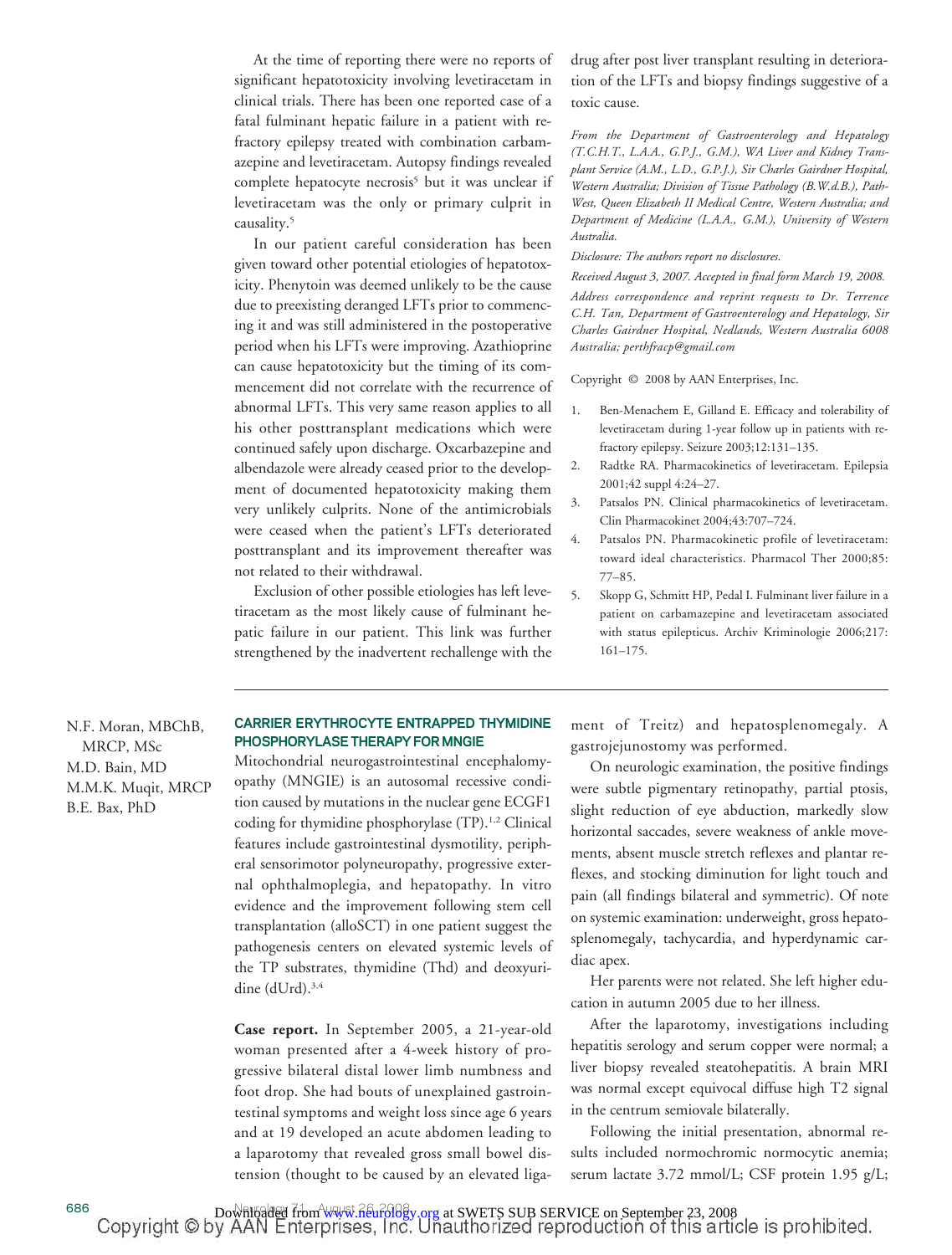

Normal ranges: plasma deoxyuridine < 0.05  $\mu$ mol/L; plasma thymidine < $0.05 \mu$ mol/L; urine deoxyuridine undetectable; urine thymidine undetectable.

CSF lactate 5.6 mmol/L; plasma Thd 13  $\mu$ mol/L and dUrd 16  $\mu$ mol/L (normal: both <0.05  $\mu$ mol/ L); urine Thd and dUrd 1.94 mmol/L and dUrd 1.95 mmol/L (normal: both undetectable); TP activity measured by HPLC was undetectable in leukocytes and platelets (ranges for controls expressed as nmol/hour/mg prot: leukocytes 321–1,341; platelets 377–1,078). Mitochondrial DNA analysis of blood cells for 3243>G and 8993T>C/G was negative. Nerve conduction studies confirmed a generalized sensorimotor polyneuropathy. Abdomen CT showed gross hepatosplenomegaly with marked hepatic steatosis and nodularity.

Analysis of ECGF1 in blood cells demonstrated a homozygous mutation of the conserved AG nucleotide of the  $3'$ -splice site of intron 2 corresponding to IVS3-1G>C.

Through 2006, she was increasingly unwell, with neuropathic upper limb involvement and worsening abdominal symptoms. She required TPN and subsequently a nasojejunal tube due to gastroparesis. Blood results showed albumin 27 g/L, INR 1.16, bilirubin 8 mmol/L, ALP 135IU/L, AST 92IU/L, and GGT 129IU/L. She required recurrent paracentesis for massive ascites and developed hematemesis from esophageal varices which were banded.

**Treatment.** Approval for a trial of carrier erythrocyte entrapped thymidine phosphorylase therapy (CEETP) was given by the local New Clinical Procedures Committee, local Ethics Committee, and Administration of Radioactive Substances Advisory Committee, UK. A patient information sheet was provided and written informed consent obtained. On day one, 140 mL of whole blood was collected aseptically and the erythrocytes were loaded with TP using the previously described hypo-osmotic dialysis procedure.5 The washed and packed TP-loaded carrier erythrocytes were resuspended in an equal volume of retained plasma and returned to the patient by slow IV infusion. The administered dose of TP was 1,020 units encapsulated within 20.25  $\times$  10<sup>10</sup> erythrocytes (where 1 unit of TP is defined as the activity required to convert 1.0  $\mu$ mol of Thd and phosphate to thymine and 2-deoxyribose 1-phosphate per minute at 25°C).

Pretreatment and serial postinfusion blood samples and 24-hour urine collections were made.

**Results.** Three days postinfusion (figure), the urinary excretion of Thd was 6% and that of dUrd 13% of the pretherapy values. The plasma concentrations decreased in parallel. Unfortunately, the patient's clinical condition remained poor and she died of pneumonia 21 days after CEETP.

**Discussion.** CEETP was associated with marked reduction of plasma and urine Thd and dUrd. Although these metabolites can fluctuate widely in patients with MNGIE, the consistency of the fall would suggest a causal relationship with the administered CEETP. The results are encouraging, particularly as a low dose was administered. An observed clinical effect was unlikely given advanced disease and the use of a single treatment.

We had discounted alloSCT and liver transplant because of an unacceptable mortality risk due to the patient's severe clinical state. Autologous erythrocytes encapsulated adenosine deaminase has been used successfully in a patient with adenosine deaminase deficiency.6,7 The approach is applicable to disorders where the erythrocyte membrane is permeable to target plasma metabolites. Encapsulation prevents the formation of neutralizing antibodies and maintains enzyme activity for the erythrocyte life span. We hypothesize that a reduction of Thd and dUrd in the plasma would lead to similar reductions in the intracellular compartment, as observed in other conditions, thus translating into clinical improvement.

Our previous in vivo survival studies demonstrated an initial splenic sequestration of carrier erythrocytes, followed by a reflux into the circulation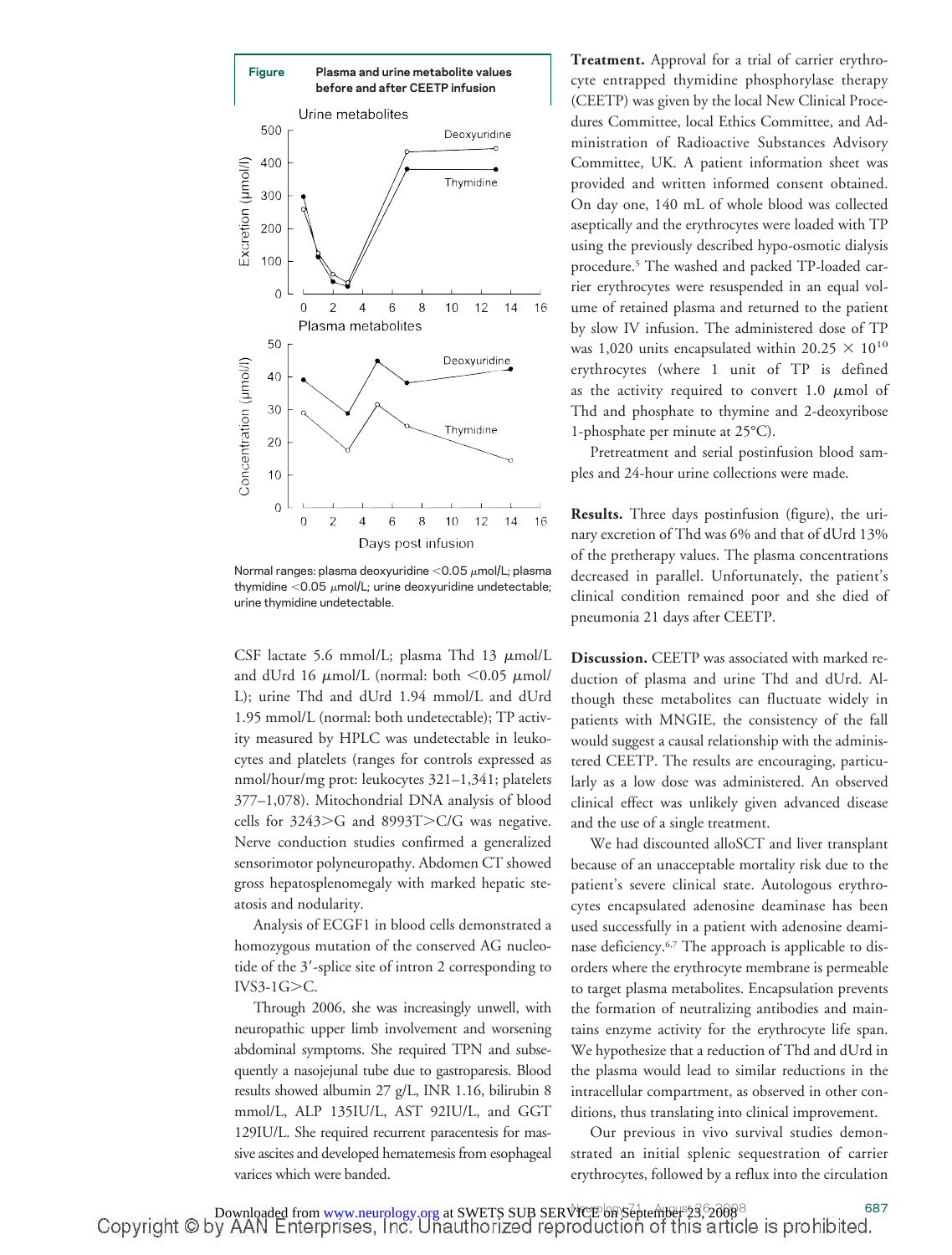24 to 144 hours postinfusion; this may contribute to the fluctuations observed in plasma metabolite concentrations.5 The disjunction of the plasma metabolites at day 14 is based on a single observation; this might be explained by saturation of the erythrocyte membrane nucleoside transporter.

The main safety consideration was of an immunologic reaction to bacterial TP or endotoxins. Endotoxin levels were within pharmaceutical safe levels. Our previous experience with adenosine deaminase indicates immunologic protection with encapsulation within carrier erythrocytes, but we cannot exclude the possibility following repeated administrations.

CEETP may be a promising treatment for MNGIE. However, repeated administration, probably two to four weekly and potentially lifelong, would be required, with costs not too dissimilar to other enzyme replacement therapies (\$200,000 per year). The frequency of administration is likely to be influenced by many factors, particularly the severity of TP dysfunction and erythrocyte half life. The latter was satisfactory in the current case despite massive splenomegaly. The clinical utility of reducing Thd and dUrd concentrations remains largely theoretical. Carrier erythrocyte entrapped TP enzyme therapy offers the opportunity to impose a period of lowered Thd and dUrd concentrations during which any clinical benefit can be assessed before considering alloSCT.

*From Kent & Canterbury Hospital (N.F.M), Canterbury; Kings College Hospital (N.F.M.), London; Department of Child Health (M.D.B., B.E.B.), Division of Clinical and Developmental Sciences, St George's, University of London; and Institute of Molecular Neuroscience (M.M.K.M.), Institute of Neurology, London.*

*Disclosure: The authors report no disclosures.*

*Received August 28, 2007. Accepted in final form April 2, 2008.*

*Address correspondence and reprint requests to Dr. Nicholas Frederick Moran, Neurology, Kent & Canterbury Hospital, Ethelbert Road, Canterbury, CT1 3NG, UK; nfm10@aol.com*

Copyright © 2008 by AAN Enterprises, Inc.

### **ACKNOWLEDGMENT**

The authors posthumously acknowledge the subject of this paper, Rosie, as well as her family, who supported her through her protracted illness. The treatment was administered in the hope of ameliorating her condition, but Rosie was fully aware of its experimental nature and was hopeful that other patients with MNGIE might ultimately be successfully treated. The authors acknowledge Dr. Lynette Fairbanks of the Purine Research Laboratory, St. Thomas' Hospital, London, for the biochemical analysis; and Dr. Michio Hirano, Columbia University College of Physicians and Surgeons, New York, for his input into the clinical management of this patient.

- 1. Hirano M, Silvestri G, Blake DM, et al. Mitochondrial neurogastrointestinal encephalomyopathy (MNGIE): clinical, biochemical, and genetic features of an autosomal recessive mitochondrial disorder. Neurology 1994; 44:721–727.
- 2. Nishino I, Spinazzola A, Hirano M. Thymidine phosphorylase gene mutations in MNGIE, a human mitochondrial disorder. Science 1999;283:689–692.
- 3. Marti R, Nishigaki Y, Hirano M. Elevated plasma deoxyuridine in patients with thymidine phosphorylase deficiency. Biochem Biophys Res Commun 2003;303: 14–18.
- 4. Hirano M, Marti R, Casaali C, et al. Allogenic stem cell transplantation corrects biochemical derangements in MNGIE. Neurology 2006;67:1458–1460.
- 5. Bax BE, Bain MD, Talbot PJ, Parker-Williams EJ, Chalmers RA. Survival of human carrier erythrocytes in vivo. Clin Sci 1999;96:171–178.
- 6. Bax BE, Bain MD, Fairbanks LD, Simmonds HA, Webster AD, Chalmers RA. Carrier erythrocyte entrapped adenosine deaminase therapy in adenosine deaminase deficiency. Adv Exp Med Biol 2000;486:47–50.
- 7. Bax BE, Bain MD, Fairbanks LD, Webster ADB. A nine year evaluation of carrier erythrocyte encapsulated adenosine deaminase therapy in a patient with adult-type adenosine deaminase deficiency Eur J Haematol 2007;79: 338–348.